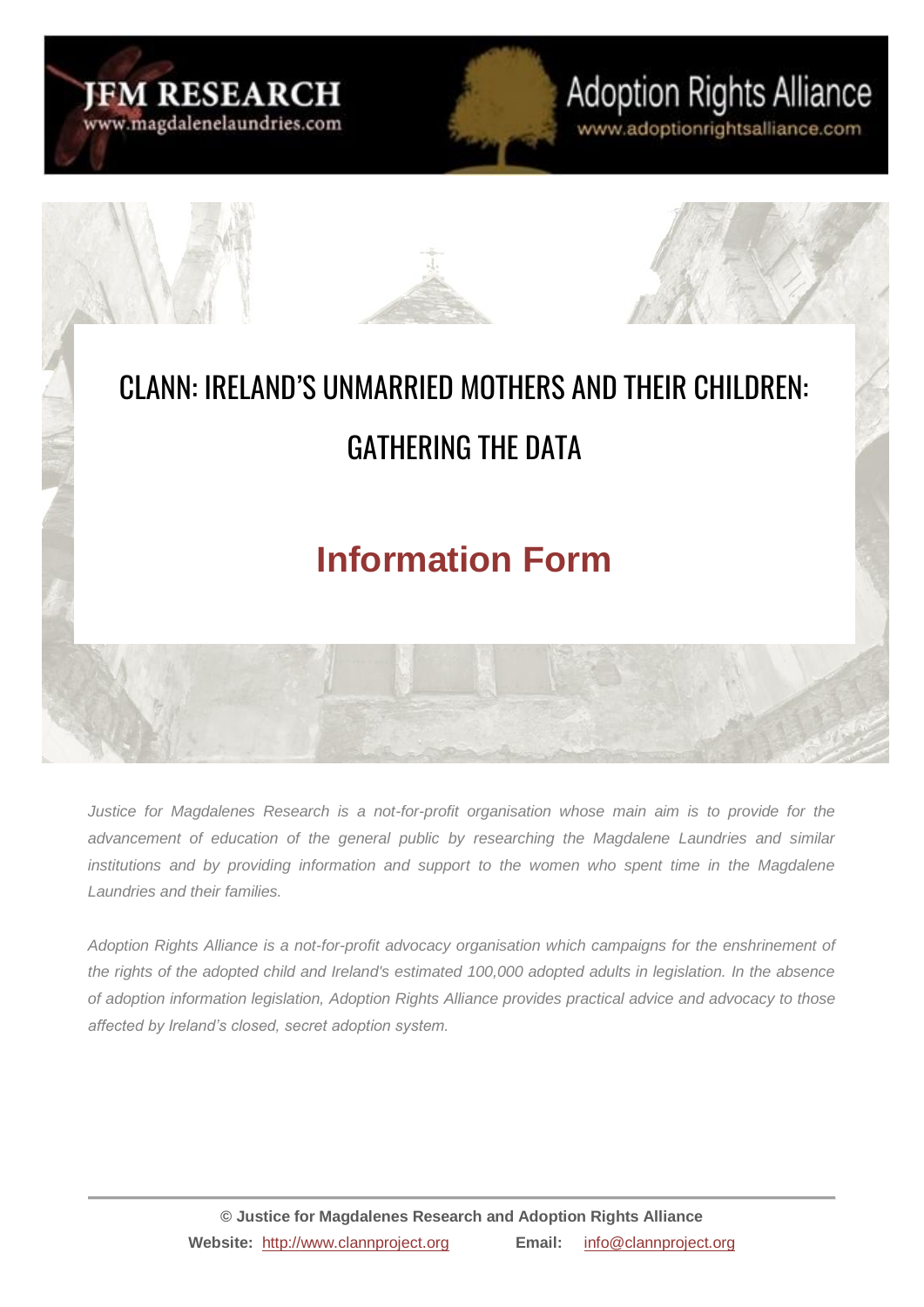## **What is Clann?**

Clann*: Ireland's Unmarried Mothers and their Children: Gathering the Data* (*'*Clann*'*) is a joint initiative by [Adoption Rights Alliance](http://www.adoptionrightsalliance.com/) (ARA) and [JFM Research](http://ww.magdalenelaundries.com/) (JFMR). The purpose of Clann is to help establish the truth of what happened to unmarried mothers and their children in 20<sup>th</sup> century Ireland.

- Clann will assist those who wish to give evidence to Ireland's [Commission of](http://mbhcoi.ie/MBH.nsf/page/index-en)  [Investigation into Mother and Baby Homes and Certain Related Matters](http://mbhcoi.ie/MBH.nsf/page/index-en) by arranging free legal assistance for individuals to make full written statements.
- Clann will also anonymise shared statements, and will gather documentary and archival materials, in order to make a public group report to (1) the Commission of Investigation, (2) the Irish Government, and (3) international human rights bodies.
- Clann will also disseminate archival and contemporary documentary materials via its website.

As part of the Clann initiative, ARA and JFMR are working with [Hogan Lovells,](http://www.hoganlovells.com/probono/) a global law firm which is providing pro bono (free) assistance to us in compiling statements, documentary materials and legal analysis.

[Below,](#page-9-0) you will find detailed information on how Clann can assist you and how you can contribute to the Clann group report if you wish. We also strongly encourage you to read our *Guide to the Commission of Investigation* which is available on the [Resources](http://clannproject.org/index.php/resources/) page of our website.

The Clann project is led by Maeve O'Rourke and Claire McGettrick (hereafter '**the Clann Project Team**'), who have developed its policies and procedures in cooperation with Hogan Lovells over the past year. They have overall responsibility for the administration and coordination of the project. Where there are any changes to the Project Team, this document will be revised to reflect those changes.

JFMR and ARA are committed to ensuring that the confidentiality of witnesses is upheld and we therefore undertake to strictly adhere to our Ethical Protocols, which are available at this link: [http://clannproject.org/wp-content/uploads/Clann-Ethical-Protocols.pdf.](http://clannproject.org/wp-content/uploads/Clann-Ethical-Protocols.pdf)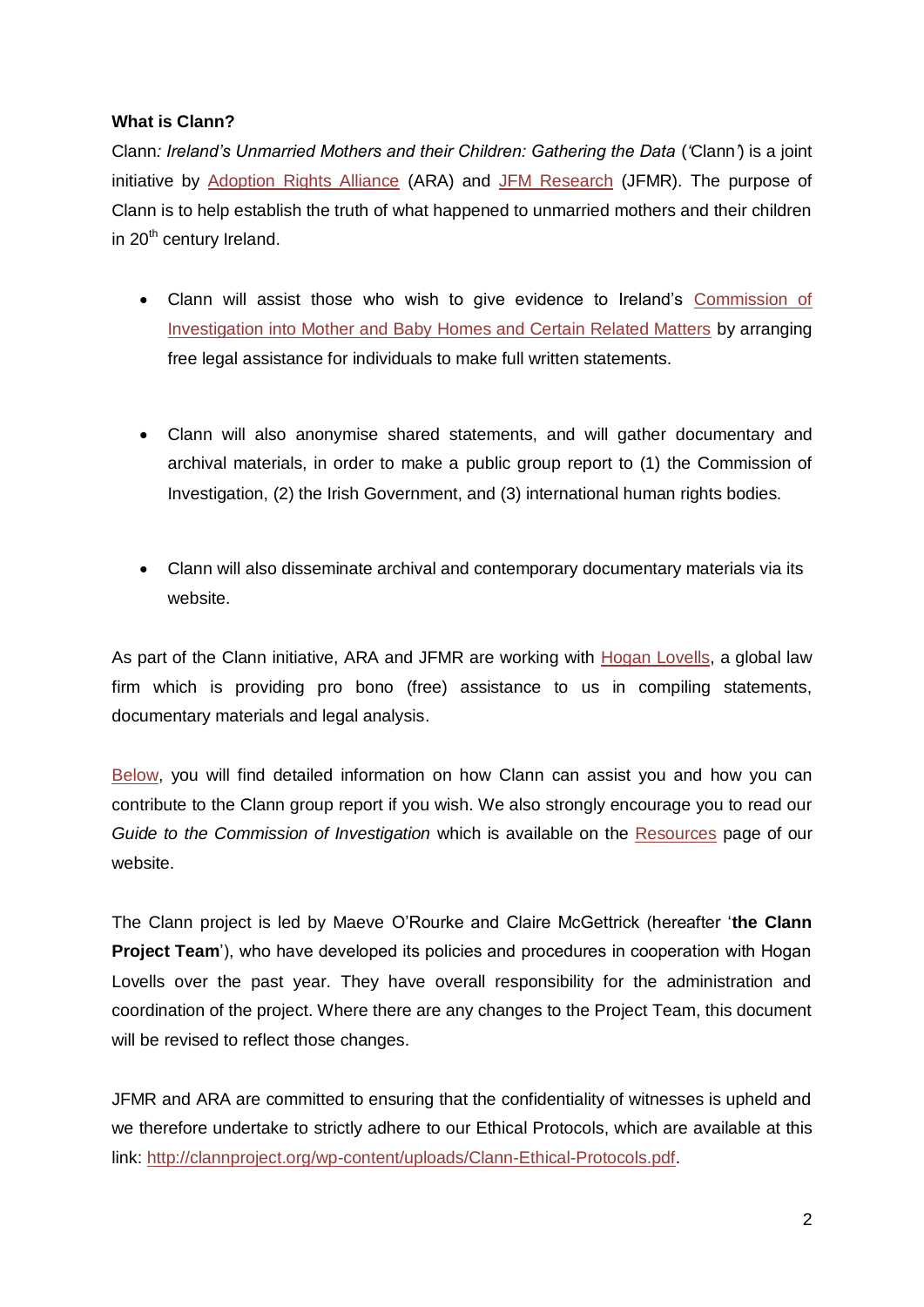#### **Why did ARA and JFMR decide to establish Clann?**

- 1. Although the Commission of Investigation is beginning its work by focusing on 14 Mother and Baby Homes and 4 County Homes, at least 170 institutions, organisations, agencies and individuals were involved with unmarried mothers and their children in  $20<sup>th</sup>$  century Ireland. The Commission has statutory powers to request a widening of its focus and ARA and JFMR believe that if a thorough and transparent investigation is to be made, the Commission will need to include all relevant bodies. ARA and JFMR have made submissions in this regard to the Commission and have supplied the Commission with details of the 170+ bodies. Clann aims to enable individuals who were affected by any of the 170+ institutions, organisations, agencies or individuals to contribute to the public record and is not limiting its assistance to the 18 institutions being investigated initially by the Commission. ARA and JFMR will continue to request that the Commission of Investigation takes a sufficiently comprehensive approach.
- 2. Although the Commission of Investigation into Mother and Baby Homes and Certain Related Matters will not pay for legal assistance, ARA and JFMR believe that it is crucial that those who wish to give evidence to the Commission of Investigation nonetheless have access to legal assistance, at no cost. The assistance of a lawyer will enable people to make a comprehensive statement, setting out all relevant matters, so that they are under less pressure on the day of giving 'live evidence' to the Commission (if they wish to meet the Commission in person), and so that they can still give evidence to the Commission even if they do not wish to do so in person. In addition, everyone who compiles a witness statement with Hogan Lovells' assistance will retain a copy of their witness statement and will be free to use it for any other purpose.
- 3. ARA and JFMR believe that it is important for those affected by Ireland's treatment of unmarried mothers and their children to give evidence collaboratively to the Commission of Investigation (which Clann will do by analysing statements alongside documentary materials). The benefit of a group submission, which draws on the evidence of many individuals, is that Clann will be able to highlight patterns of treatment, as each person's experience may shed further light on another's.
- 4. Finally, ARA and JFMR are concerned that the Commission of Investigation into Mother and Baby Homes and Certain Related matters has no current plans to hold any public hearings or to allow public access (or access to those affected) to the documentary/archival evidence that it is considering. The Commission has statutory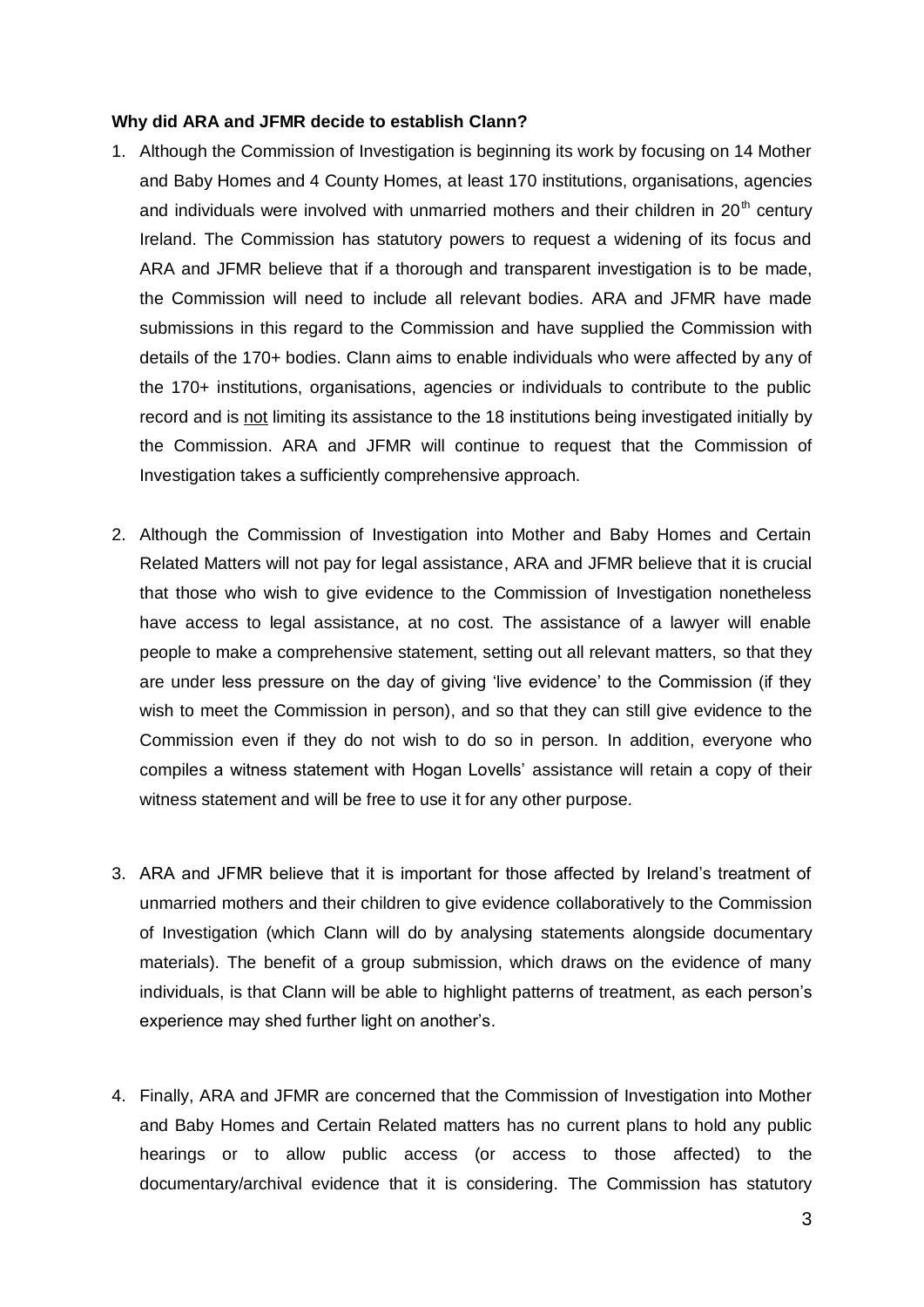powers to conduct public hearings and Clann hopes that in the interest of acountabiilty and transparency of procedure the Commission will allow for regular public hearings and allow public access to the non-sensitive documents it is viewing. ARA and JFMR have made submissions to the Commission in this regard.<sup>1</sup> Clann aims to provide public access to as much non-sensitive documentary evidence as possible, via the Clann website, in order to create public awareness of the Commission's investigations and in the hope that this in turn will encourage members of the public to contribute documentary evidence to both the Commission and Clann.

## **Who can provide information via Clann***'s* **partnership with Hogan Lovells?**

We are interested in interviewing those with a connection to adoption, Mother and Baby Homes, Magdalene Laundries and similar institutions in Ireland, including:

- Adopted people, including those who were:
	- o adopted to the US/elsewhere
	- o born in and/or adopted from the UK to Ireland
	- o registered as the natural child of their adoptive parents
- Natural mothers
- Natural fathers
- Adoptive mothers and fathers
- Adoption agency employees, both lay and religious, past and present
- Former nurses/employees of:
	- o Mother and Baby Homes
	- o County Homes
	- o Other institutions e.g. Temple Hill, Stamullen, St. Rita's
- Any others who may have information to offer (e.g. if you escorted a baby on a flight to the US or visited a Mother and Baby Home)

We would also like to interview those who have information to share about:

- Infant mortality rates
- Adoption practices
- Vaccine trials and medical experimentation
- Forced labour and incarceration of unmarried girls and women who gave birth to babies or were seen to be 'at risk' of becoming mothers

  $1$  ARA/JFMR's correspondence with the Commission is available at this link: [http://clannproject.org/visit-contribute-to-the-archive/correspondence-with-the-commission-of](http://clannproject.org/visit-contribute-to-the-archive/correspondence-with-the-commission-of-investigation/)[investigation/](http://clannproject.org/visit-contribute-to-the-archive/correspondence-with-the-commission-of-investigation/)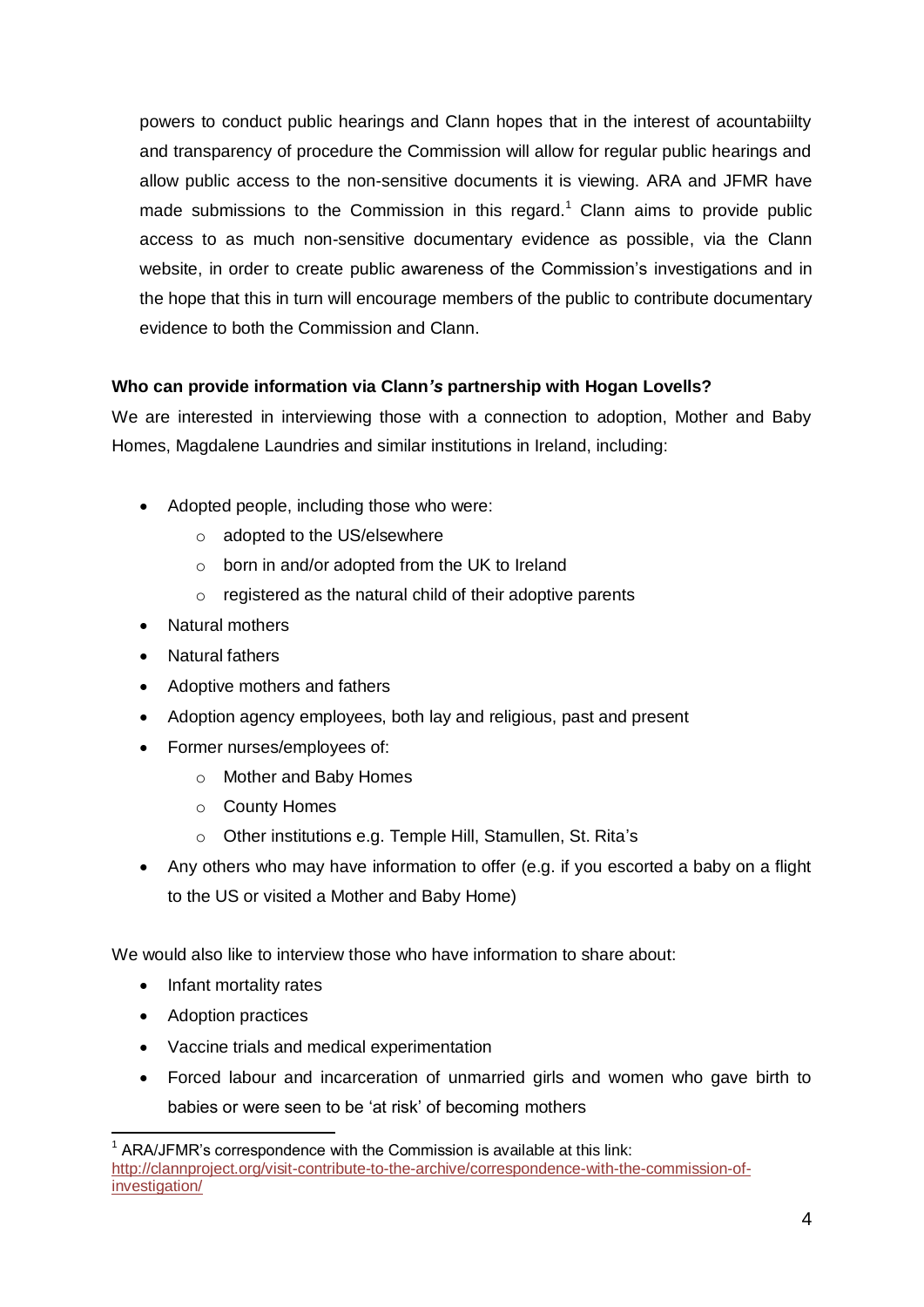- Conditions in the institutions, including neglect, denial of adequate medical care and inhuman or degrading treatment or punishment of unmarried mothers and their infants and children
- Burials of unmarried mothers and their children and other women who remained in recarceral institutions
- Difficulties in obtaining information about time spent in an institution or details of natural parents or adoption process

## **How will my statement be used?**

-

This process is operating under strict ethical protocols; information gathered will be kept in the strictest confidence and you have full control over how your statement is used. (Our Ethical Protocols are available for download at this link: [http://clannproject.org/wp](http://clannproject.org/wp-content/uploads/Clann-Ethical-Protocols.pdf)[content/uploads/Clann-Ethical-Protocols.pdf\)](http://clannproject.org/wp-content/uploads/Clann-Ethical-Protocols.pdf). All drafts of your statement (and any supporting documents you provide) will be confidential to you and Hogan Lovells. JFMR and ARA will not have access to your statement and documents unless you sign a Consent Form giving your permission.

You will have several options in relation to your statement:

- 1. Once your statement is finalised, Hogan Lovells will send a final copy to you and you will have the choice either to send it to the Commission of Investigation yourself, to ask Hogan Lovells to send it on your behalf or to retain it yourself. You can discuss the matter further with Hogan Lovells if you wish and we would invite you then to complete the Consent Form which will be provided at the end of the process as regards the use of the statement. It is not possible to anonymise statements that are sent to the Commission as they must be signed. However, it is possible to avoid naming third parties in your statement if you wish.
- 2. Hogan Lovells will ask you whether you wish to give 'live evidence' to the Commission's Investigation Committee or its Confidential Committee (which does not involve any questioning of the witness), in addition to sending your statement to the Commission. You are under no obligation to do so. $<sup>2</sup>$  If you wish to do so, Hogan</sup>

 $2$  Please note that if you wish simply to send your statement to the Commission but not give 'live evidence' to the Commission in person, the statement will need to be attached to an affidavit and sworn by you in front of a solicitor. Hogan Lovells will provide you with more information about how to do this, if needed.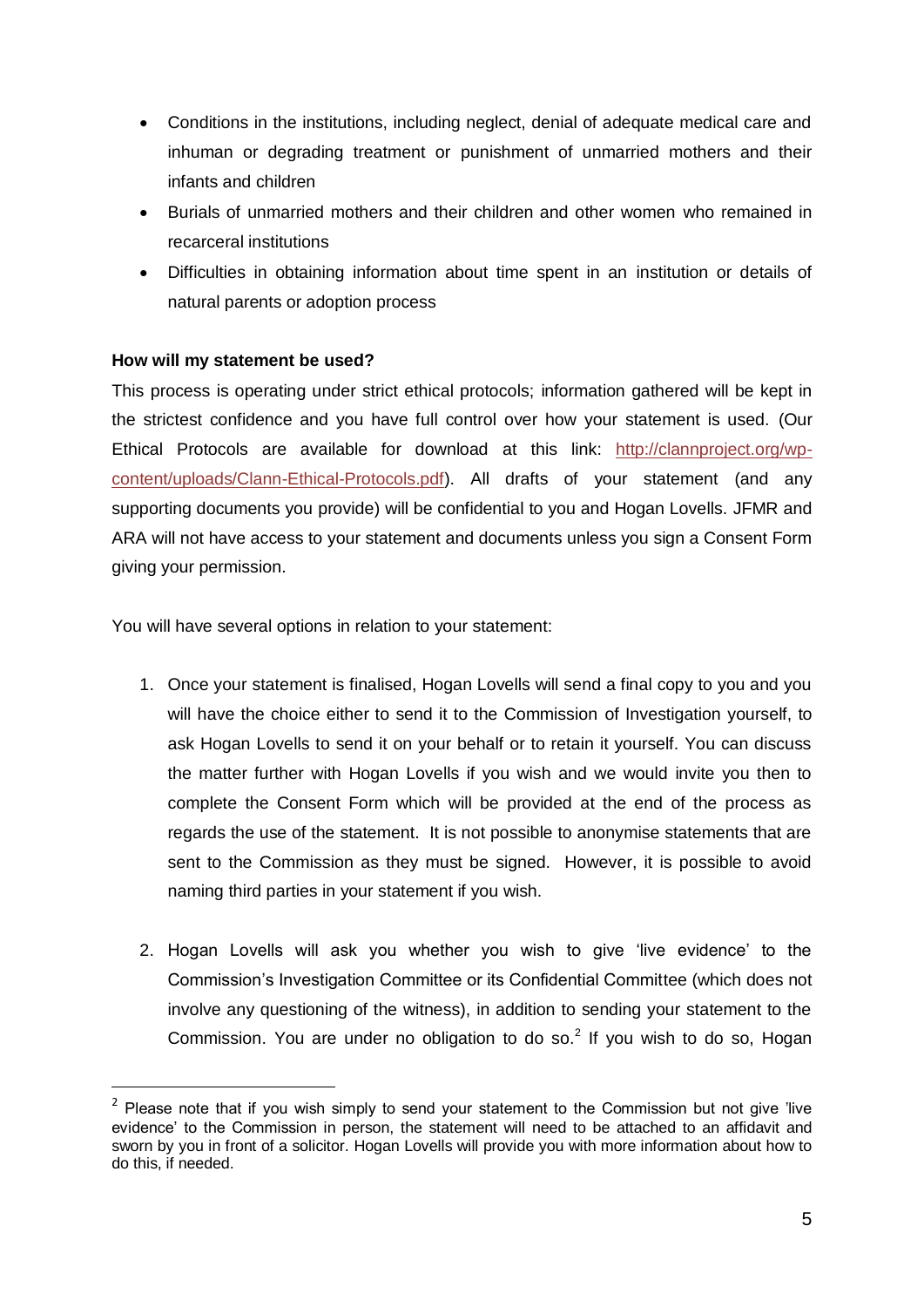Lovells will send you the application forms for giving 'live evidence' to the Commission if you have not already obtained them yourself from the Commission (e.g. via its website). The Commission has said that there is no requirement to bring a legal representative to hearings before the Investigation Committee, and the Commission will not reimburse the costs of retaining such representation. Nonetheless, we recommend that you bring a legal representative to the Investigation Committee. If you are availing of the free witness statement drafting assistance provided by Hogan Lovells, let them know if you would like to have legal representation at a hearing and they will do their best to organise local lawyers who will be able to provide pro bono (free) legal representation for you at the hearing.

3. You will have the option to agree that ARA and JFMR can use anonymous extracts from your statement and any documents provided by you to form part of the Clann group submissions. These group submissions will be submitted to the Commission of Investigation, the Irish Government and international human rights bodies, and may also be used elsewhere in public in an effort to raise awareness about the treatment of unmarried mothers, their children and their family members in Ireland. Those who consent to extracts from their statements or documents being included as part of our submissions will not have their identities revealed and we will do all we can to avoid anyone being able to identify you. For an example of how this works, please see Justice for Magdalenes' [Principal Submission](http://www.magdalenelaundries.com/State_Involvement_in_the_Magdalene_Laundries_public.pdf) to the Inter-Departmental Committee on the Magdalene Laundries. If you consent to extracts from your statement being used by ARA and/or JFMR, this will happen only in the manner to which you agree on the Consent Form.

#### **Frequently Asked Questions**

#### **How does the witness statement gathering process work?**

- a) Those who would like help in compiling their witness statements should contact Clann at [statements@clannproject.org](mailto:statements@clannproject.org) or via post at Rod Baker, Hogan Lovells International LLP, Atlantic House, Holborn Viaduct, London, EC1A 2FG, UK;
- b) Hogan Lovells will then send you a Preliminary Questionnaire to fill in;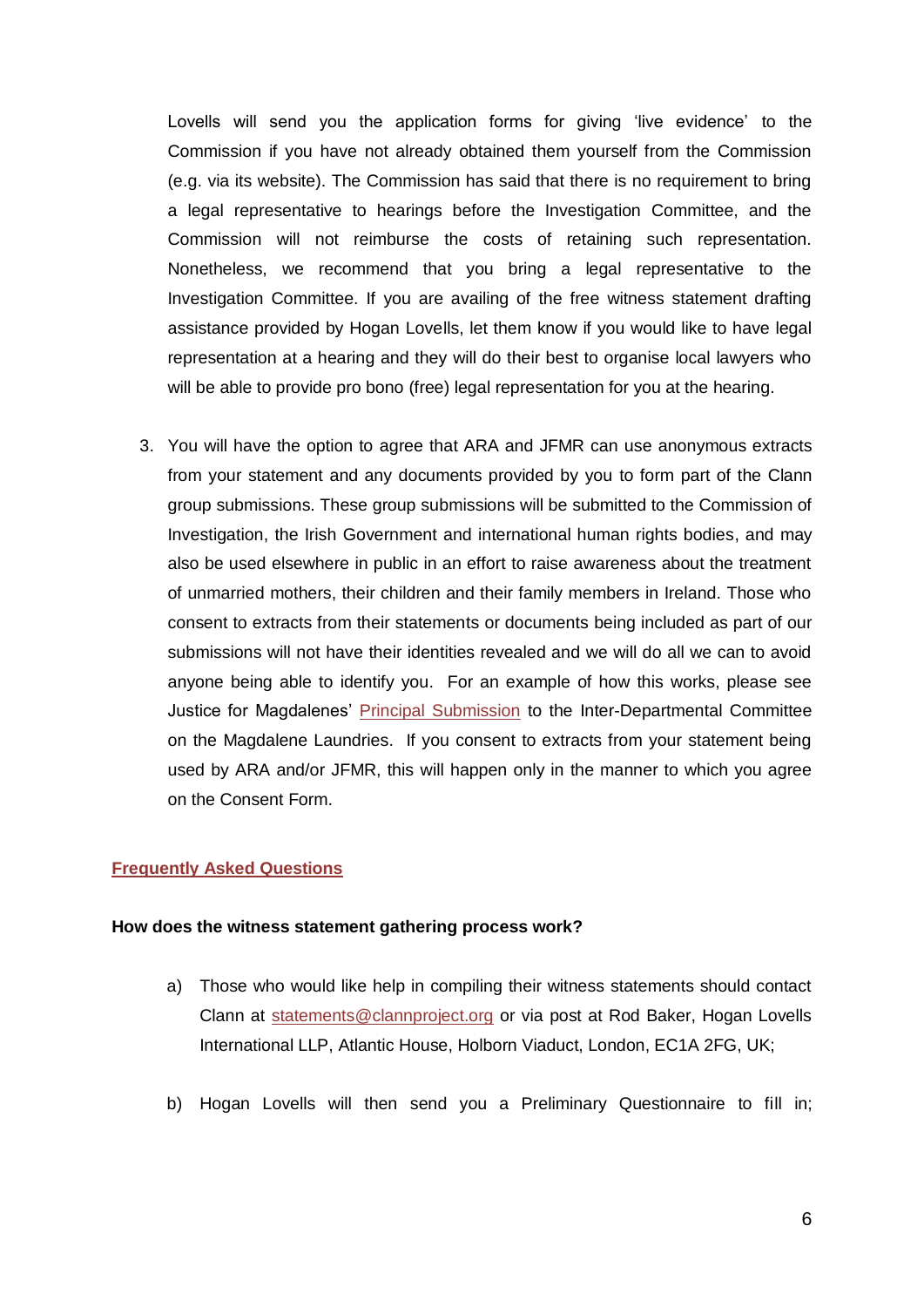- c) The Preliminary Questionnaire will enable you to provide certain basic information to Hogan Lovells and indicates that by returning it to Hogan Lovells you consent to that basic information being shared with ARA and JFMR;
- d) Once the completed questionnaire is received, Hogan Lovells will make arrangements to interview you;
- e) Hogan Lovells will compile the statement and send a draft to you;
- f) You return the draft statement to Hogan Lovells with any amendments;
- g) Hogan Lovells will then send you a finalised statement, along with a Consent Form to complete and sign.

## **How does the interview process work?**

Once you have returned your Preliminary Questionnaire, Hogan Lovells will contact you to arrange an interview. With your permission, your interview might be recorded by a representative from Hogan Lovells. You can ask the interviewer to stop the recording at any time. A draft statement will then be prepared and a copy will be sent to you for your approval. At this point you may wish to amend the draft statement. As the Commission appears to be interested in reviewing supporting documentation, Hogan Lovells will ask you to consider providing relevant documentation to attach to your statements. When your statement is finalised, a copy will be sent to you for final approval and signature.

## **I live outside Ireland – can I still provide information?**

Yes, Hogan Lovells are happy to interview people who fall into the categories above, regardless of where they live. Most interviews will be conducted by telephone in any event.

# **Does it matter that my agency/institution is not listed on the Schedule to the Terms of Reference for the Commission of Investigation?**

While the Schedule to the Terms of Reference for the Commission lists just 14 institutions (and the Commission has added 4 County Homes), $3$  Section 6 of the Terms of Reference states that:

 3 The list of 18 institutions is available at this link: <http://clannproject.org/index.php/resources/institutions-in-the-commissions-current-terms-of-reference/>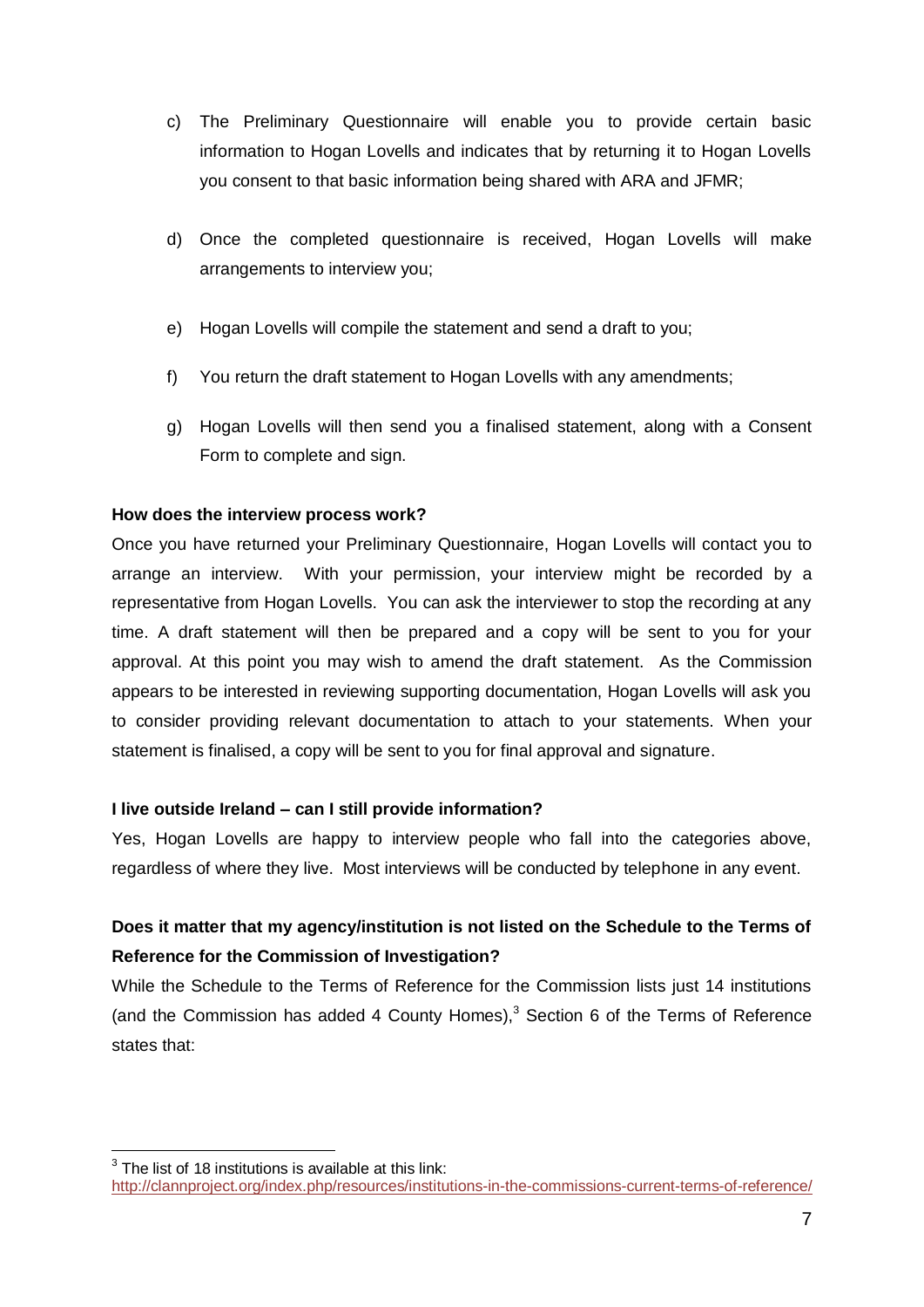*The Commission may include in its reports any recommendation that it considers appropriate, including recommendations in relation to relevant matters identified in the course of its investigation which it considers may warrant further investigation in the public interest. In any event, on the completion of the Report on the wider social and historical context required under Article (11) the Commission shall report to the Minister on whether it considers specific matters not included in the existing scope may warrant further investigation as part of the Commission's work in the public interest.*

JFMR and ARA have urged the Commission to ask the Minister to broaden the scope of its Terms of Reference, and we will continue to do so. With this in mind, we are interested in interviewing anyone with a connection to adoption, Mother and Baby Homes, Magdalene Laundries and similar institutions in Ireland, regardless of whether your institution was listed on the Schedule. Please be advised that ARA, JFMR and Hogan Lovells have no control over the outcome of the Commission of Investigation or whether the Commission will seek to have its scope broadened but we intend to continue to advocate the extension of the Commission's terms of reference.

Those who did not attend one of the listed institutions should be aware that the Commission might reject their statement or refuse to invite them to give oral evidence. However, ARA and JFMR will still use this evidence in their group submissions.

#### **I have already given evidence to the Commission, can I still provide information?**

Yes, Hogan Lovells are happy to interview people who have already given evidence to the Commission of Investigation. Additional details may come to mind during the interview and in this instance you may wish to send the statement into the Commission, to add to the evidence you have already submitted. You may also find it helpful to have a written statement for safe-keeping or future use, even if you have already been to the Commission of Investigation. In addition, if you consent to your statement being used by ARA and JFMR, your information could greatly assist the ARA and JFMR group submissions.

## **Can I avail of assistance with my statement if I do not wish to share it with ARA and JFMR?**

Yes. You are under no obligation to share your statement with ARA and JFMR and your information will only be used in the manner to which you agree.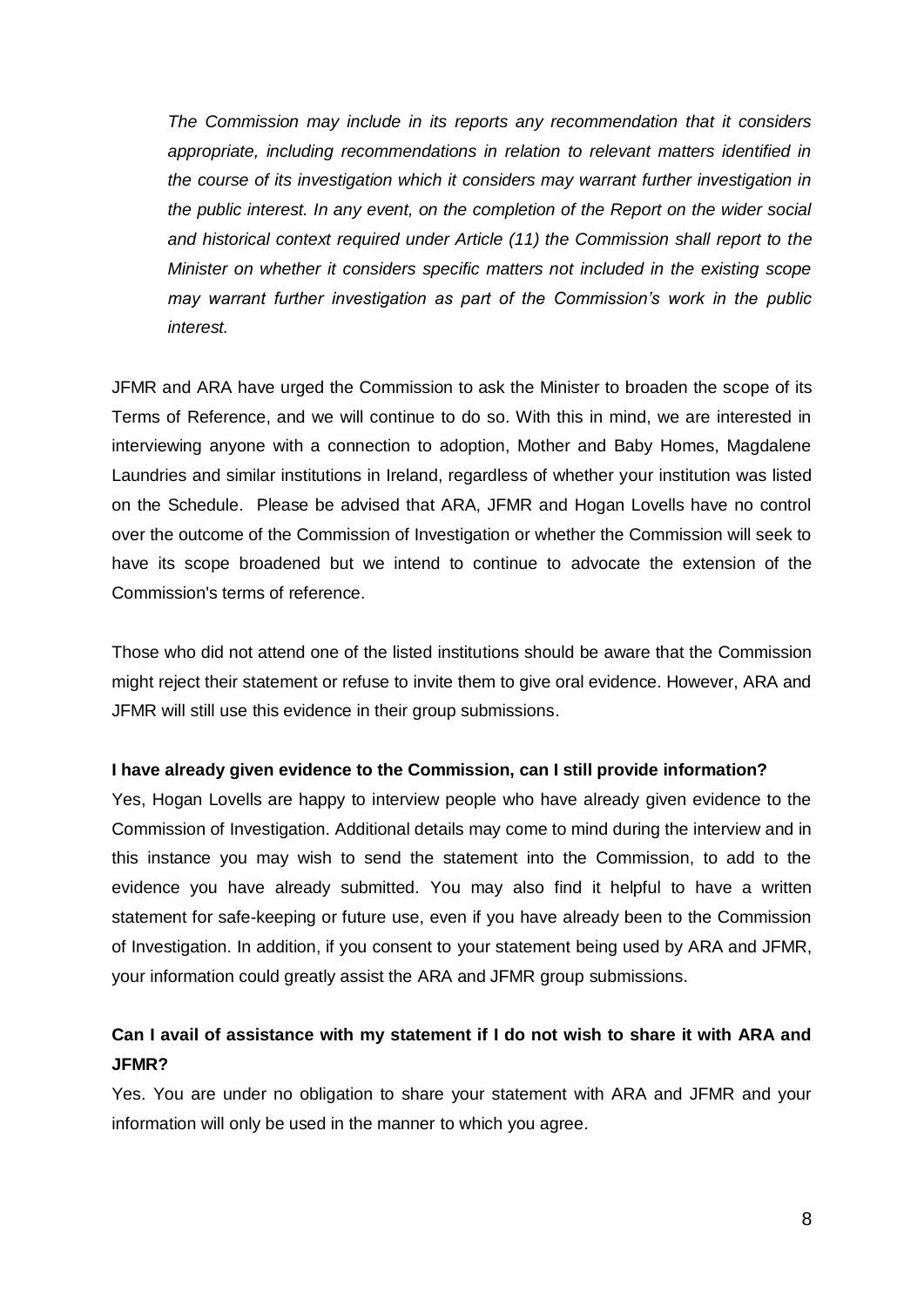#### **Can the team assist me in obtaining redress/compensation?**

JFMR and ARA have no control over the outcome of this process, nor do we have any control over what the Commission might recommend in terms of providing redress.

If you wish to seek legal advice regarding any potential claim that you might have regarding your experiences that is entirely your choice. Hogan Lovells will be able to suggest specialist solicitors whom you may wish to contact. Once your statement has been compiled by Hogan Lovells, you will be free to use it however you choose.

#### **Should I make a complaint to the Gardaí?**

JFMR and ARA encourage those who believe that their witness statement contains evidence of criminal behaviour to make a complaint to the police (An Garda Síochana). JFMR and ARA cannot give legal advice. However, if an individual would like free legal advice about any matters contained in their witness statement, JFMR and ARA encourage those individuals to ask the solicitors from Hogan Lovells, who will be assisting them in drafting a witness statement, for further direction.

#### **How will my confidentiality be protected?**

Your identity and contact details will be kept in confidence under strict security protocols (available here: [http://clannproject.org/wp-content/uploads/Clann-Ethical-Protocols.pdf\)](http://clannproject.org/wp-content/uploads/Clann-Ethical-Protocols.pdf) and only ARA, JFMR and Hogan Lovells will have access to them. If any use is made of your statement this will be done in a way that ensures your anonymity is protected. Witnesses are free to use their own statements for any purpose they see fit, and if they choose, they can identify themselves, however it will not be possible for individuals to be identified in ARA and JFMR's group submission.

Your statement will only be used in the manner to which you have agreed on the Clann Consent Form. When consent has been given, Clann will use anonymised extracts from your statements in its legal submissions and other materials. Additionally and also if you consent, we will use the information you supply in the Preliminary Questionnaire to produce anonymised statistics and to inform our research and advocacy work. No names or other identifying details will ever be used when this data is published. If you would rather not have your non-identifying information used in this manner, we will respect your wishes. You can note your preference on the Preliminary Questionnaire when you receive it.

If you ask Hogan Lovells to send your statement to the Commission on your behalf they will be happy to do so. If that occurs, the Commission will also receive your identifying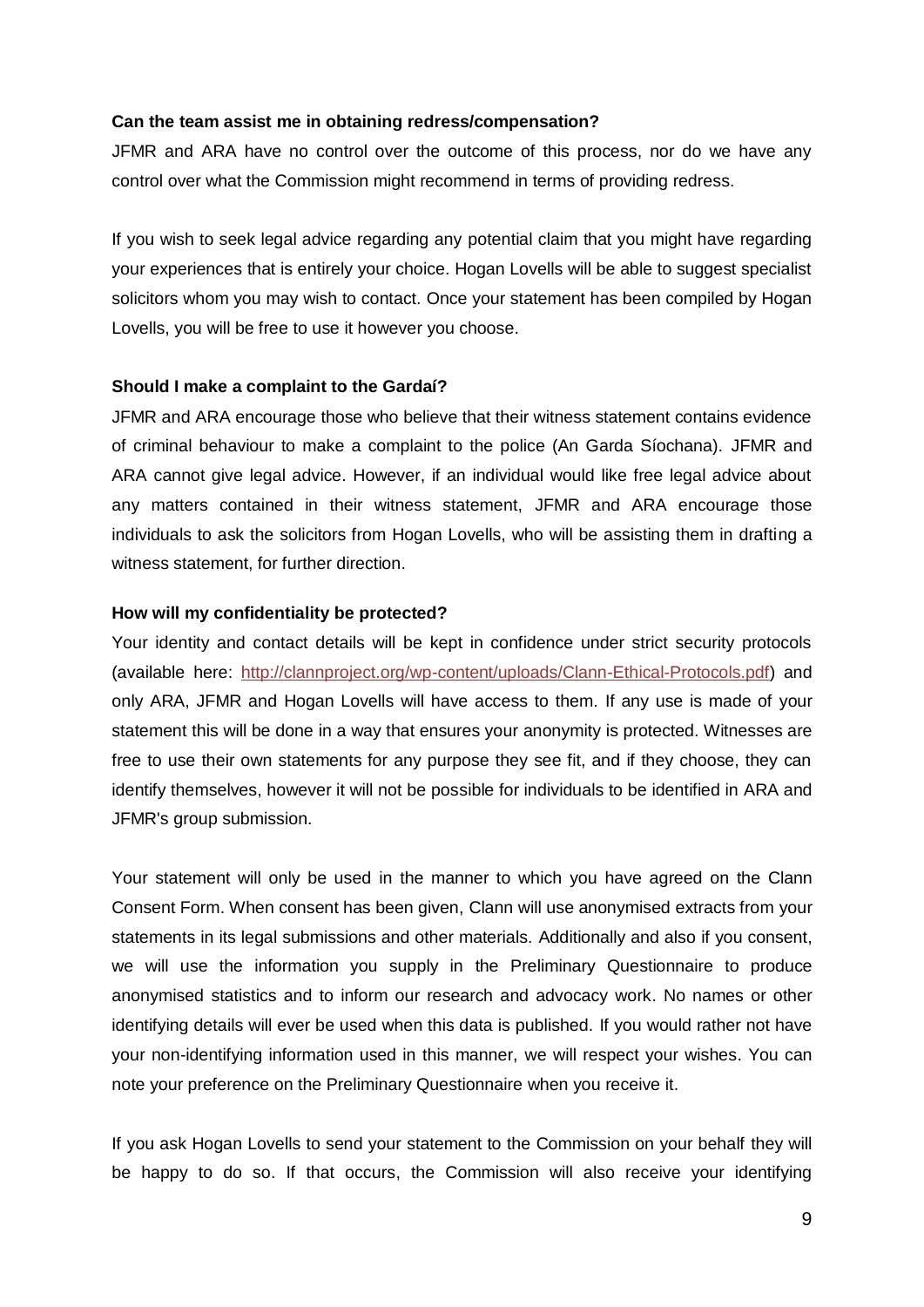information and contact details. The Commission has stated that it will keep your details entirely confidential (subject only to the possibility that any party 'affected' by your evidence might be given the opportunity to review your evidence and ask questions about it).

Your completed Preliminary Questionnaire(s), Consent Form and all audio files and transcripts will be kept securely at the offices of Hogan Lovells and/or in encrypted format if the materials are in digitised format.

All digital files held by ARA and JFMR are encrypted and stored on secure laptops (with password-protected external back-ups) and on an encrypted Tresorit cloud storage account. All hard copy materials are stored by ARA and JFMR in a locked office. All email addresses for ARA/JFMR representatives have rigorous security protocols implemented, including 'twostep verification' to prevent hacking. Any materials placed on USB drives or CDs/DVDs created are always encrypted.

Clann's full Ethical Protocols are set out in a detailed document which is available at this link: <http://clannproject.org/wp-content/uploads/Clann-Ethical-Protocols.pdf>

#### **Can I withdraw my consent?**

Your participation in this process is voluntary and you are free to withdraw your consent at any time. However, if you have opted for anonymised extracts from your testimony to be included as part of the publicly redacted version(s) of ARA and JFMR's legal submission to the Commission of Investigation in the Consent Form, it will not be possible to entirely withdraw your redacted testimony from public circulation. Though we will work to try and achieve its withdrawal from the public domain, we are not in a position to guarantee that this can be successfully achieved.

#### <span id="page-9-0"></span>**How to Participate**

If you would like to participate, please send an email to [statements@clannproject.org](mailto:statements@clannproject.org) or write to **Rod Baker, Hogan Lovells International LLP, Atlantic House, Holborn Viaduct, London, EC1A 2FG, UK** with your contact details which we will use to keep you informed about developments. Your message and contact details will be received by ARA, JFMR and Hogan Lovells. Hogan Lovells will then contact you with a short Preliminary Questionnaire which you will be asked to fill out and return. Arrangements will then be made to interview you and take your statement.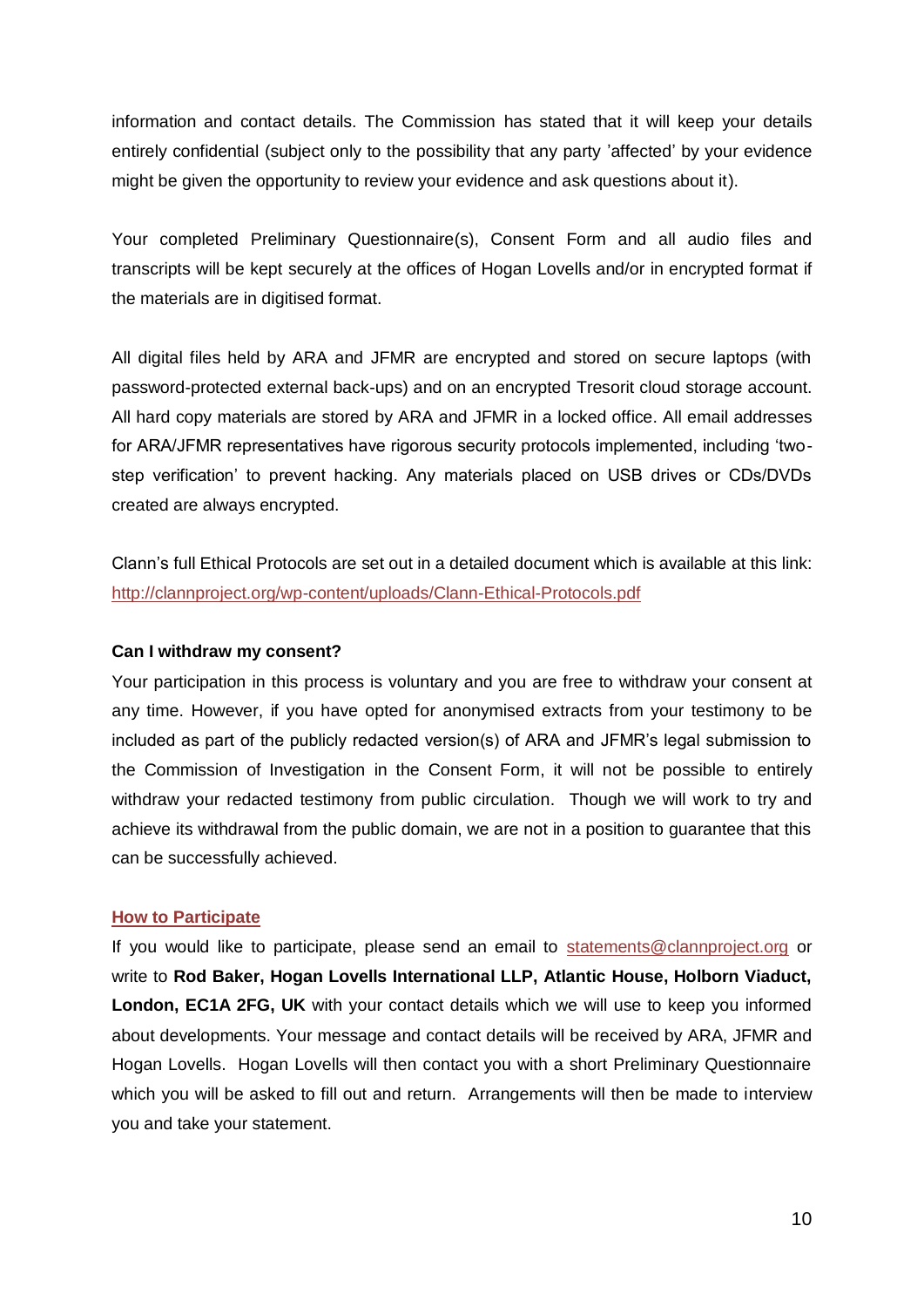When you are emailing us with your contact details please let us know which of the categories below you fall into and which questionnaire you require (please state all that apply):

## **Questionnaire 1: Adopted/fostered/boarded out people**

This questionnaire applies to:

- All adopted people whether pre or post-1952
- Those who were adopted to the US/elsewhere
- Born in and/or adopted from the UK to Ireland
- Those who were registered as the natural child of their adoptive parents

#### **Questionnaire 2: Women who spent time in a relevant institution**

This questionnaire applies to:

- All natural mothers, whether pre or post-1952, whether or not you spent time in a Mother and Baby Home and regardless of the circumstances of the adoption(s) in question.
- All women who spent time in a Magdalene Laundry.
- All women who spent time in institutions other than Magdalene Laundries or Mother and Baby Homes (e.g. private nursing homes) because they had a child outside marriage.

#### **Questionnaire 3: Natural fathers and relatives of adopted people**

This questionnaire applies to:

- All natural fathers whether pre or post-1952 and regardless of the circumstances of the adoption(s) in question
- All other natural family relatives of adopted people (excluding natural mothers)

#### **Questionnaire 4: Adoptive parents**

This questionnaire applies to adoptive parents, whether pre or post-1952 and regardless of the circumstances of the adoption(s) in question.

## **Questionnaire 5: Those who worked at or had a connection with relevant institutions**

This questionnaire applies to:

Those who may have information to offer in relation to Magdalene Laundries and Mother and Baby Homes, e.g. if you visited the institutions or if you were a former employee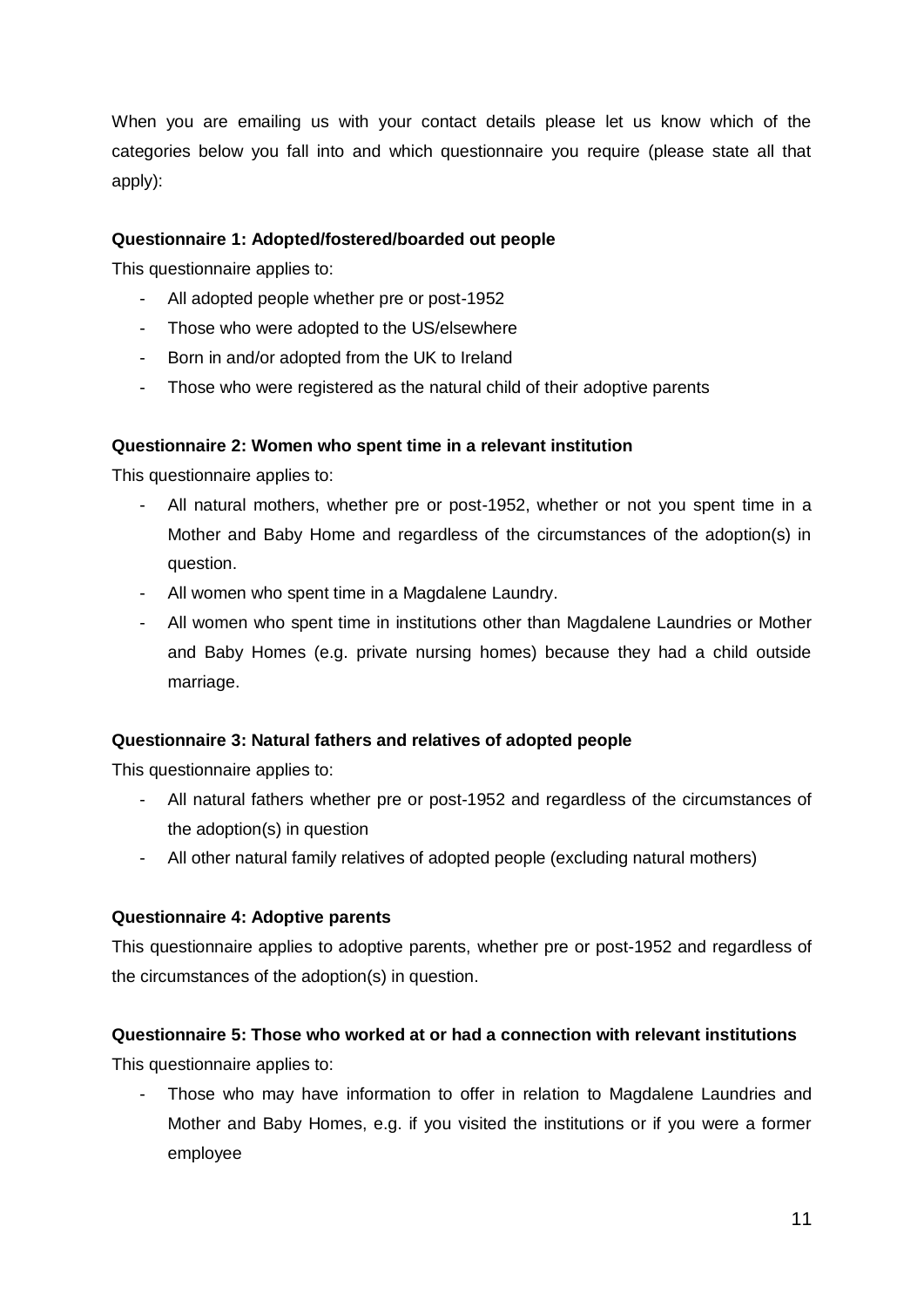- Those who may have information to offer in relation to adoption and children, including children's institutions (e.g. Temple Hill or Stamullen).
- Adoption agency employees, both lay and religious, past and present
- Any others who may have information to offer (e.g. if you escorted a baby on a flight to the US or visited a Mother and Baby Home).

Please note that by emailing [statements@clannproject.org](mailto:statements@clannproject.org) you confirm that you agree to share your contact details with ARA, JFMR and Hogan Lovells so that you can be provided with a Preliminary Questionnaire and so that Hogan Lovells can contact you to arrange an interview. Your contact details will be kept in the strictest confidence and they will not be shared with others.

We hope this Information Form is of help to you. If you have any questions or concerns or if you are unsure of anything, please contact us via our website [www.clannproject.org.](http://www.clannproject.org/)

**Please note: nothing in this Information Form should be taken as legal advice.**

**Copyright © 2016 Justice for Magdalenes Research & Adoption Rights Alliance Distribution of this document is encouraged, but no alterations are permitted.**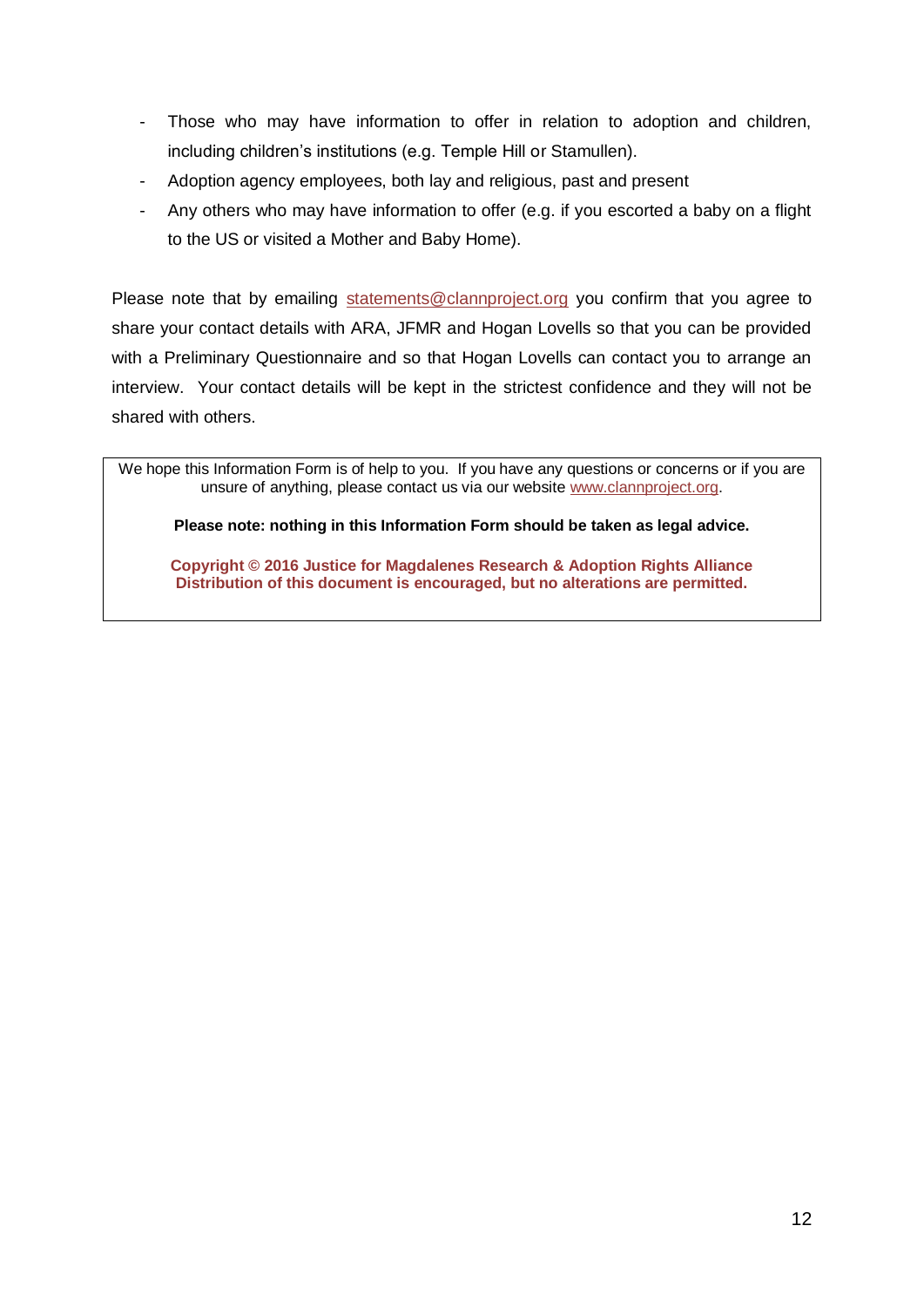# **Resources and Counselling Services**

There are a number of organisations and services listed below that provide a range of supports that might be of interest to you. This document is not necessarily an endorsement of any particular service.

## **Resources and services in the Republic of Ireland**

## **National Counselling Service**

The National Counselling Service was set up by the HSE and was established initially to provide counselling to adults abused as children in state institutions but also offers support to adults abused in other settings. The counselling service is free of charge.

| <b>North East:</b>                             | 1800 234 117              |
|------------------------------------------------|---------------------------|
| <b>North Dublin:</b>                           | 1800 234 110              |
| <b>North West:</b>                             | 1800 234 119              |
| West:                                          | 1800 234 114              |
| Mid-west:                                      | 1800 234 115              |
| <b>Midlands:</b>                               | 1800 234 113              |
| <b>Dublin South West/Kildare/West Wicklow:</b> | 1800 234 112              |
| <b>South Dublin &amp; East Wicklow:</b>        | 1800 234 111/1800 234 116 |
| <b>South East:</b>                             | 1800 234 118              |

## **Connect**

Connect is an additional service to the HSE's National Counselling Service and provides free telephone counselling and support for any adult who has experienced abuse, trauma or neglect in childhood.

| Telephone:                 | 1800 477 477                                     |
|----------------------------|--------------------------------------------------|
| UK and Northern Ireland:   | 00800 477 477 77                                 |
| <b>Outside ROI and UK:</b> | +353 1 865 7495 (International call rates apply) |
| <b>Website:</b>            | http://connectcounselling.ie/                    |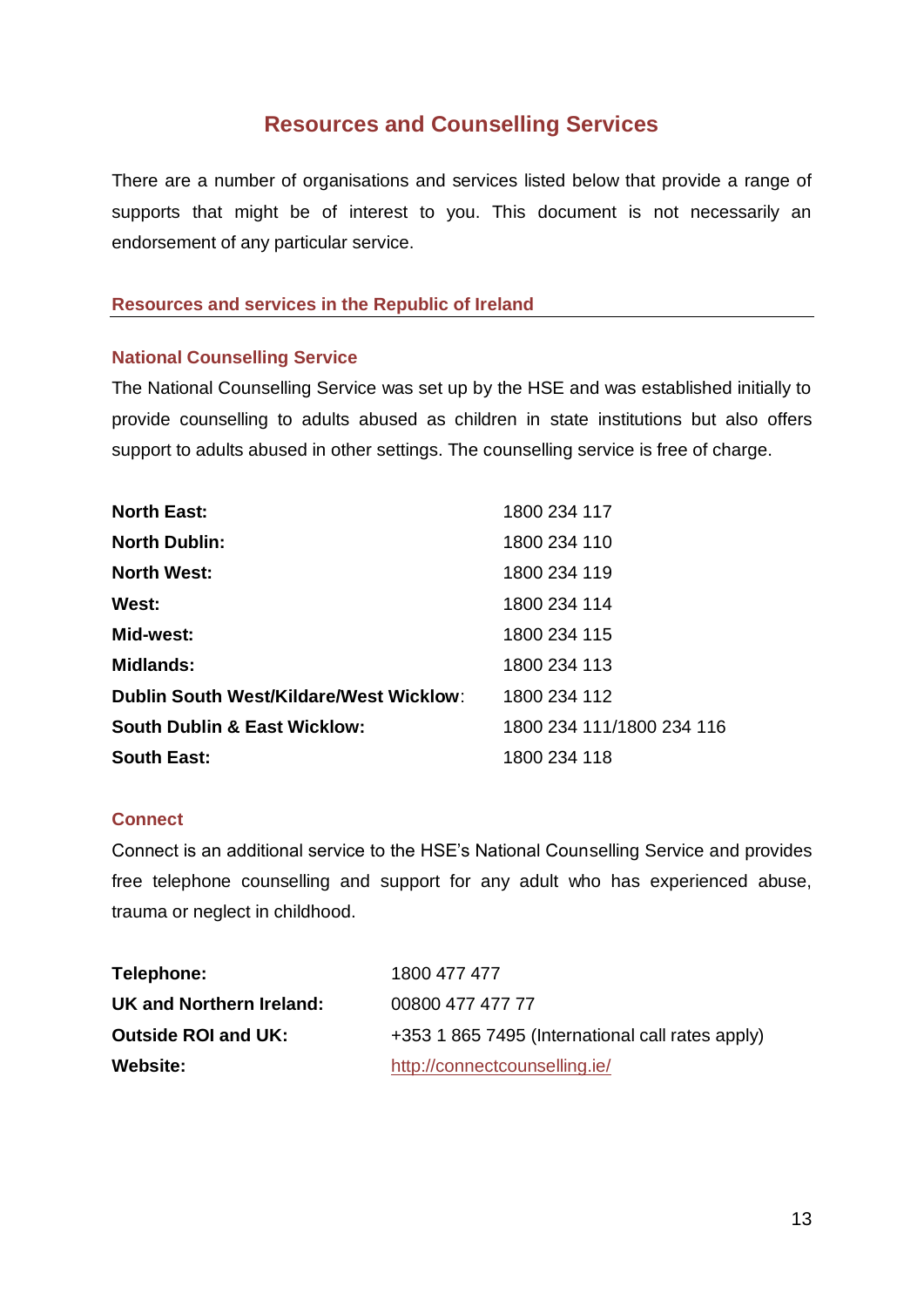## **Irish Association for Counselling and Psychotherapy**

You may also wish to visit the website of the Irish Association for Counselling and Psychotherapy at [http://www.irish-counselling.ie](http://www.irish-counselling.ie/) to find a counsellor or therapist in your area in the Republic of Ireland. These services are not likely to be free of charge; however some counsellors and psychotherapists operate on a sliding scale.

## **Samaritans**

Samaritans are available 24 hours a day to provide confidential emotional support for people who are experiencing feelings of distress or despair, including those which may lead to suicide.

| Telephone:      | 1850 60 90 90                   |
|-----------------|---------------------------------|
| Text:           | 087 2 60 90 90                  |
| Email:          | jo@samaritans.org               |
| <b>Website:</b> | http://www.dublinsamaritans.ie/ |

## **Adoption Rights Alliance**

The mission of Adoption Rights Alliance is to advocate equal human and civil rights for those affected by Ireland's closed secret adoption system. There are a number of selfhelp guides available on our website and links are provided below.

| Email:                 | info@adoptionrightsalliance.com                      |  |  |
|------------------------|------------------------------------------------------|--|--|
| <b>Website:</b>        | http://www.adoptionrightsalliance.com                |  |  |
| <b>Postal Address:</b> | The Mill House, Millview Road, Malahide, Co. Dublin. |  |  |

Please visit <http://www.adoptionrightsalliance.com/searchandreunion.htm> to download our Tracing Handbooks which are a step-by-step guide to obtaining your birth certificate and which will assist you through the tracing process.

We also encourage adopted people, natural parents and relatives to register with the National Adoption Contact Preference Register (NACPR), which is run by the Adoption Authority of Ireland and which is available here:

<http://www.aai.gov.ie/index.php/information-a-tracing/contact-preference-register.html>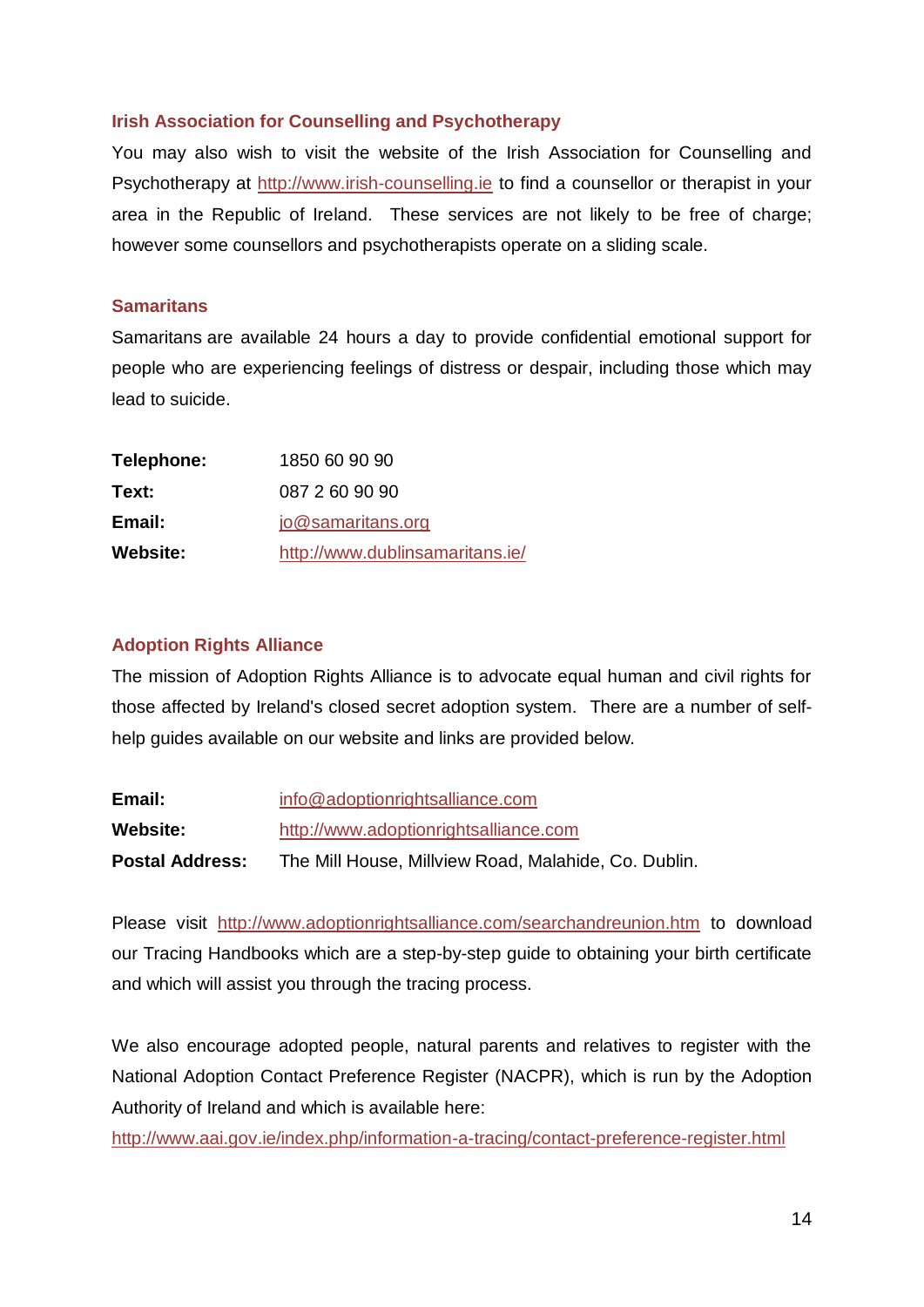## **Justice for Magdalenes Research (JFMR)**

The main aim of Justice for Magdalenes Research (JFMR) is to provide for the advancement of education of the general public by researching the Magdalene Laundries and similar institutions and by providing information and support to the women who spent time in the Magdalene Laundries and their families. There are a number of self-help guides available on our website and links are provided below.

| Email:                 | info@magdalenelaundries.com               |
|------------------------|-------------------------------------------|
| Website:               | http://www.magdalenelaundries.com         |
| <b>Postal Address:</b> | Crocknahattina, Bailieborough, Co. Cavan. |

JFMR has made the following resources available to Magdalene survivors and their families:

*Survivor Guide to Magdalene Restorative Justice Scheme* [http://magdalenelaundries.com/Survivor%20Guide%20to%20Magdalene%20Restorative](http://magdalenelaundries.com/Survivor%20Guide%20to%20Magdalene%20Restorative%20Justice%20Scheme.pdf) [%20Justice%20Scheme.pdf](http://magdalenelaundries.com/Survivor%20Guide%20to%20Magdalene%20Restorative%20Justice%20Scheme.pdf)

*Supplementary Guide to the Magdalene Restorative Justice Scheme* [http://magdalenelaundries.com/press/Supplementary%20Survivor%20Guide%20to%20](http://magdalenelaundries.com/press/Supplementary%20Survivor%20Guide%20to%20Magdalene%20Restorative%20Justice%20Scheme.pdf) [Magdalene%20Restorative%20Justice%20Scheme.pdf](http://magdalenelaundries.com/press/Supplementary%20Survivor%20Guide%20to%20Magdalene%20Restorative%20Justice%20Scheme.pdf)

*Research Guide for Magdalene Survivors* [http://magdalenelaundries.com/Research%20Guide%20for%20Magdalene%20Survivors](http://magdalenelaundries.com/Research%20Guide%20for%20Magdalene%20Survivors%20April%202016.pdf) [%20April%202016.pdf](http://magdalenelaundries.com/Research%20Guide%20for%20Magdalene%20Survivors%20April%202016.pdf)

*Research Guide for Relatives of Magdalene Women* [http://magdalenelaundries.com/Research%20Guide\\_Relatives%20April%202016.pdf](http://magdalenelaundries.com/Research%20Guide_Relatives%20April%202016.pdf)

#### **Citizens Information**

The Citizens Information service provides information on the social and civil rights of everyone in Ireland.

**Telephone:** 0761 07 4000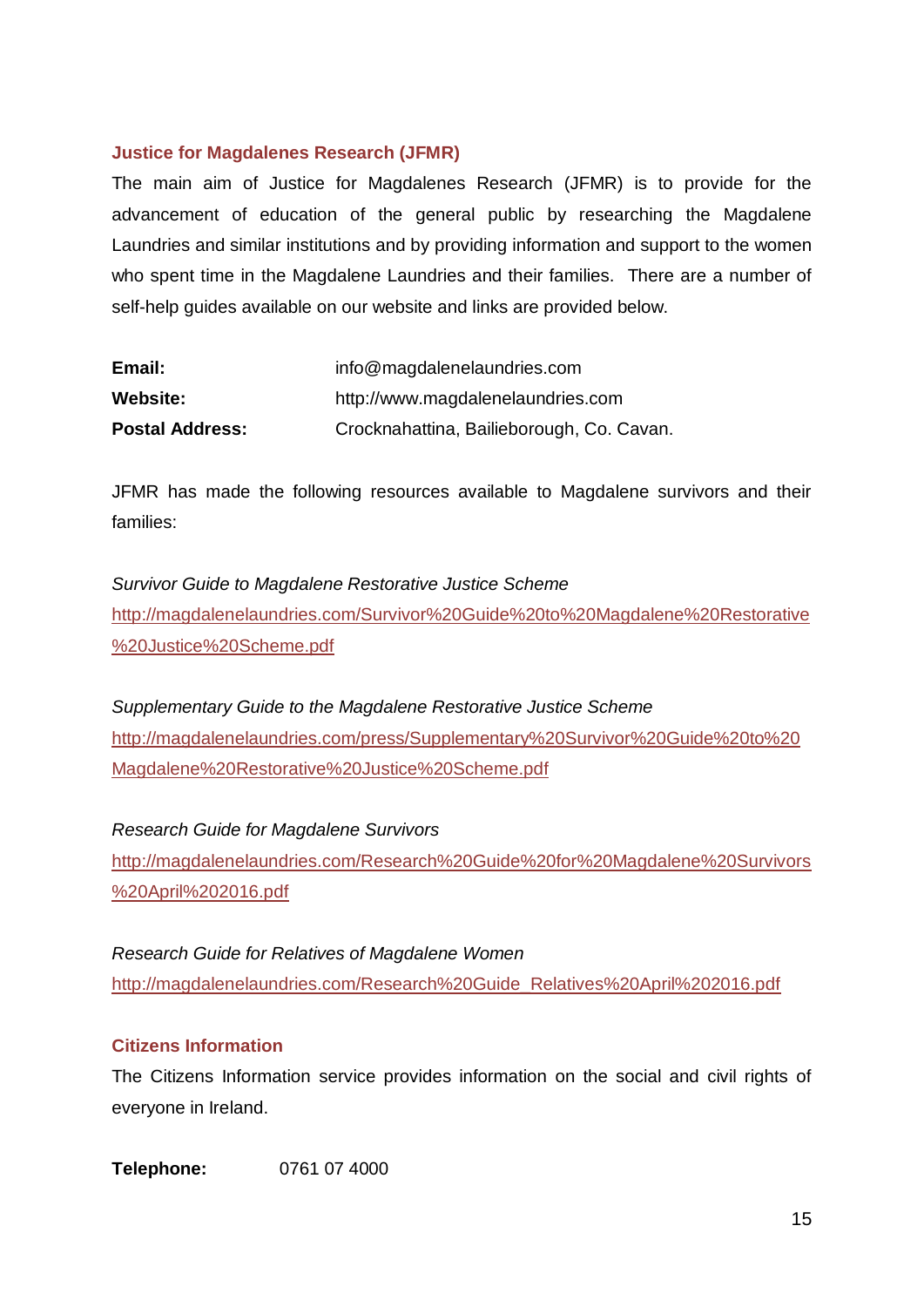# **Email:** [https://www.citizensinformation.ie/en/contactus](https://www.citizensinformation.ie/en/contactus/) **Website:** <http://www.citizensinformation.ie/en>

## **Dublin Rape Crisis Centre**

The Dublin Rape Crisis Centre is a national organisation offering a wide range of services to women and men who are affected by rape, sexual assault, sexual harassment or childhood sexual abuse

| <b>Postal Address:</b> | 70 Lower Leeson Street, Dublin 2. |
|------------------------|-----------------------------------|
| <b>Website:</b>        | http://www.drcc.ie                |
| Email:                 | $rcc@$ indigo.ie                  |
| Telephone:             | 1800 778 888                      |

## **Aislinn Centre**

The Aislinn Centre provides a mixture of certified, therapeutic, and recreational adult education classes to survivors of institutional abuse and their families.

| Telephone:             | 01 8725771                             |
|------------------------|----------------------------------------|
| Email:                 | aislinned@eircom.net                   |
| <b>Postal Address:</b> | Jervis House, Jervis street, Dublin 1. |

## **Family Resource Centres**

The aim of the Family Resource Centres is to help combat disadvantage by supporting the functioning of the family unit. Centres provide services and supports to families, lone parent families, men, women, youth, the elderly and others in need of support. Many Family Resource Centres also provide counselling services or can refer enquirers to appropriate services.

| Telephone:      | 01 4200580                               |  |
|-----------------|------------------------------------------|--|
| Email:          | info@familyresource.ie                   |  |
| <b>Website:</b> | http://www.familyresource.ie/centres.php |  |

## **Health Service Executive (HSE)**

People without medical cards can still access a wide range of community and hospital health services, either free of charge or at reduced cost. The HSE website contains a detailed directory of the services and information on how to access them.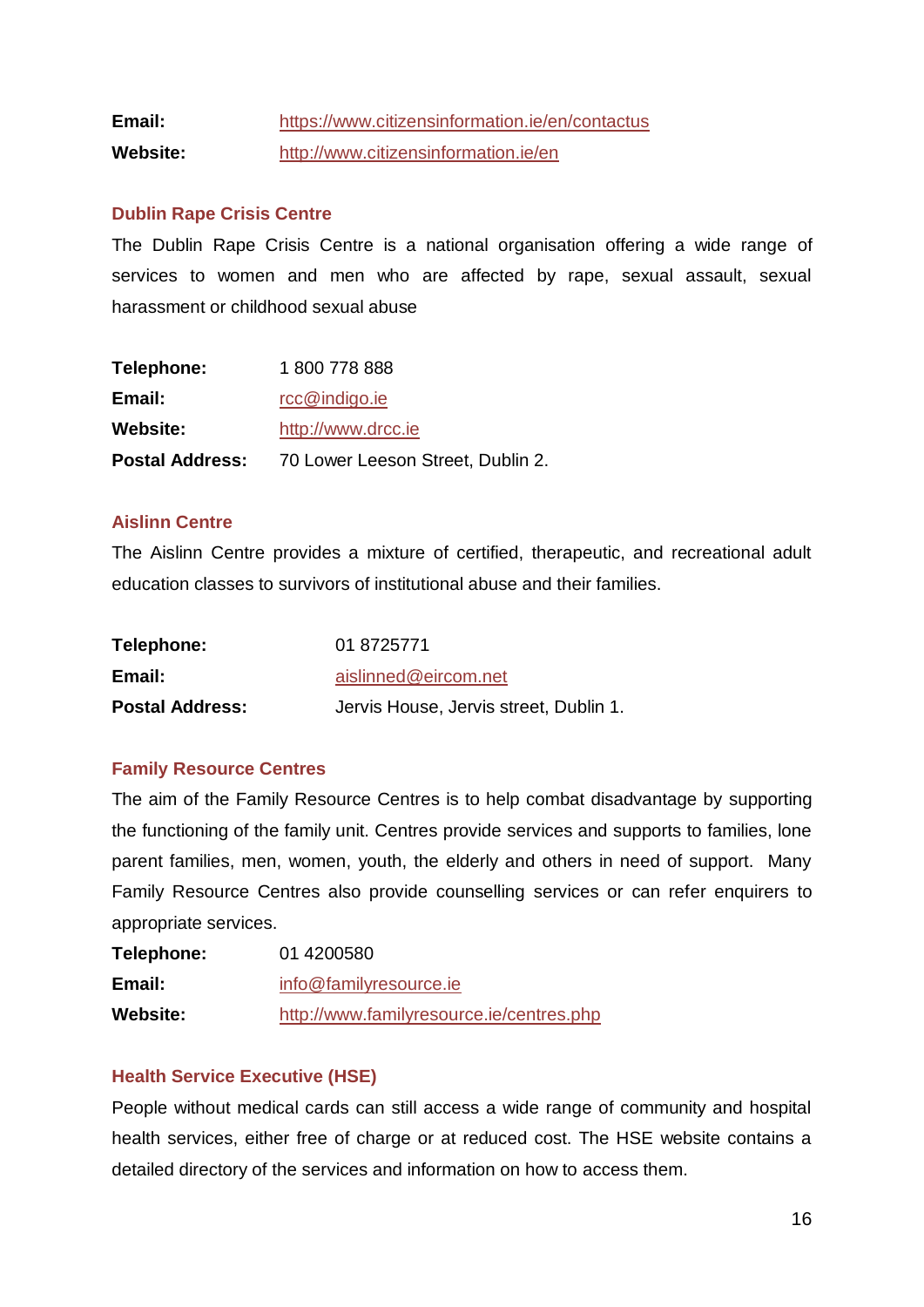**Please note: Information on the enhanced medical card for Magdalene survivors will be added to this document as soon as it is available.**

| Telephone:      | 1850 24 1850          |
|-----------------|-----------------------|
| Email:          | infoline1@hse.ie      |
| <b>Website:</b> | http://www.hse.ie/eng |

## **Aware**

Aware provides support groups for people with depression through its program **'Aware Defeat Depression'. Aware's** support groups are nationwide for both individuals with depression and also family members and friends.

| Telephone:      | Dublin:             | 01 661 7211  |
|-----------------|---------------------|--------------|
|                 | Cork:               | 066 7194 713 |
| Email:          | info@aware.ie       |              |
| <b>Website:</b> | http://www.aware.ie |              |

## **GROW**

GROW is a mental health organisation that helps people with mental health problems. It has a national network of over 130 groups in Ireland.

| Telephone:      | 1890 474474                      |
|-----------------|----------------------------------|
| Email:          | http://grow.ie/contact           |
| <b>Website:</b> | http://www.grow.ie/meetings.html |

## **Shine**

Shine provides support to reduce the risk of suicide through confidential counselling and special education initiatives such as Life Hope and ASSIST training.

| Telephone:      | Dublin:                             | 01 8601620                                       |  |
|-----------------|-------------------------------------|--------------------------------------------------|--|
|                 | Cork:                               | 021 4929210                                      |  |
| Email:          |                                     | http://www.shineonline.ie/index.php/main-contact |  |
| <b>Website:</b> | http://www.shineonline.ie/index.php |                                                  |  |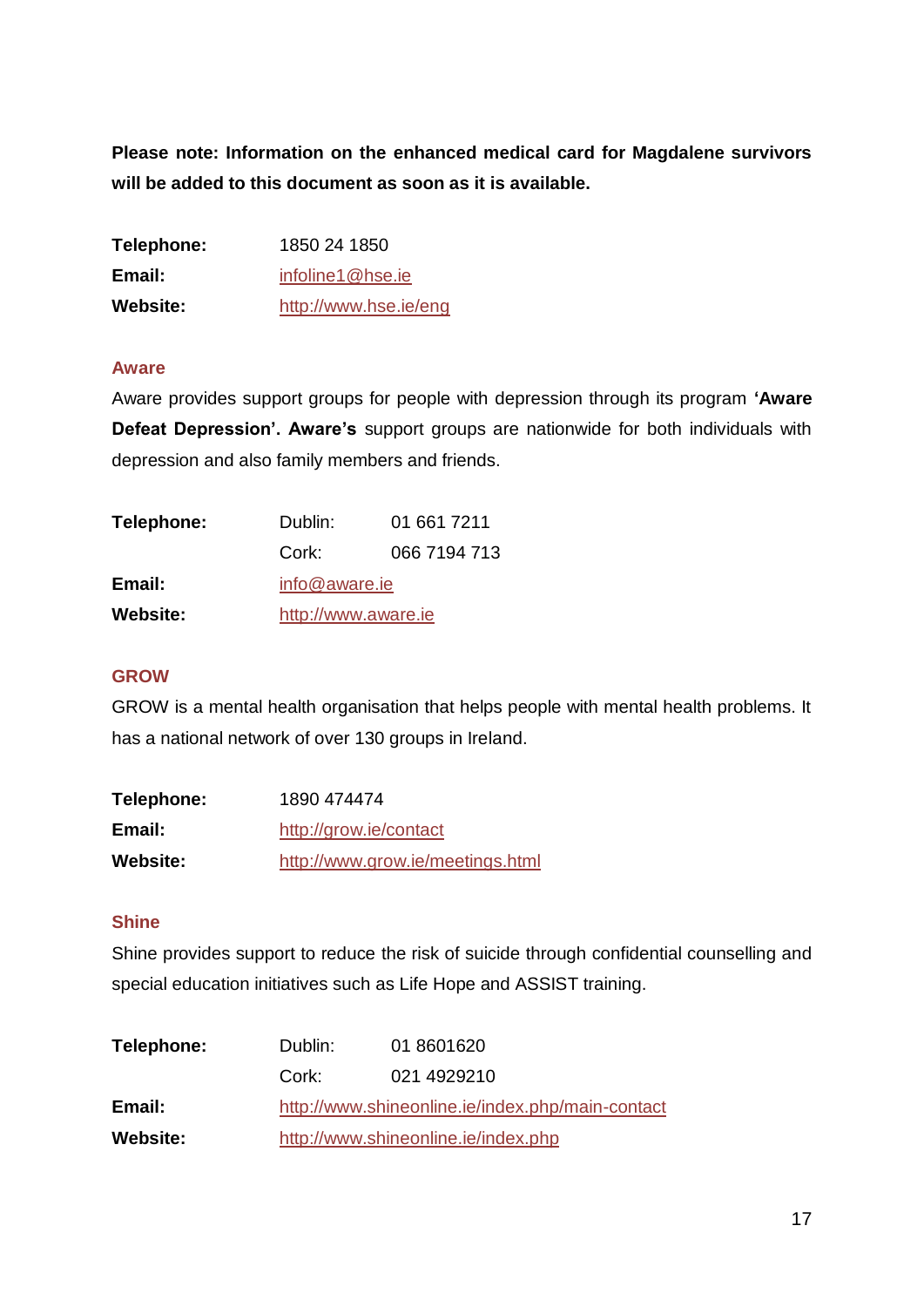| <b>Postal Address:</b> | Dublin: | 38 Blessington Street, Dublin 7 |
|------------------------|---------|---------------------------------|
|                        | Cork:   | 32 South Terrace, Cork          |

#### **Drugs.ie**

Drugs.ie is an independent website managed by The Ana Liffey Drug Project. Its mission is to work with people affected by problem substance use - to reduce harm, improve overall quality of life and promote human rights.

| Telephone:             | 01 878 6899                                                    |
|------------------------|----------------------------------------------------------------|
| Email:                 | info@drugs.ie                                                  |
| <b>Website:</b>        | http://www.drugs.ie/find services                              |
| <b>Postal Address:</b> | The Ana Liffey Drug Project, 48 Middle Abbey Street, Dublin 1. |

## **Alcoholics Anonymous**

Alcoholics Anonymous is a fellowship of men and women who share their experience, strength and hope with each other that they may solve their common problem and help others to recover from alcoholism.

| Telephone:             | 01 8420700                                                       |
|------------------------|------------------------------------------------------------------|
| Email:                 | gso@alcoholicsanonymous.ie                                       |
| <b>Website:</b>        | http://www.alcoholicsanonymous.ie                                |
| <b>Postal Address:</b> | General Service Office of Alcoholics Anonymous, Unit 2, Block C, |
|                        | Santry Business Park, Swords Road, Dublin 9.                     |

## **Barnardos**

Barnardos runs the Origins service which is for people (and their families) who spent all or part of their childhood in an Irish industrial School and are interested in tracing information about their parents, siblings or other relatives. The service is available to people in Ireland and abroad.

| <b>Postal Address:</b> | Barnardos, Hyde Square, 654 Sth. Circular Rd. Dublin 8 |
|------------------------|--------------------------------------------------------|
| <b>Website:</b>        | http://www.barnardos.ie                                |
| Email:                 | origins@barnardos.ie                                   |
| <b>Callsave:</b>       | 1850 222 300                                           |
| Telephone:             | 01 453 0355                                            |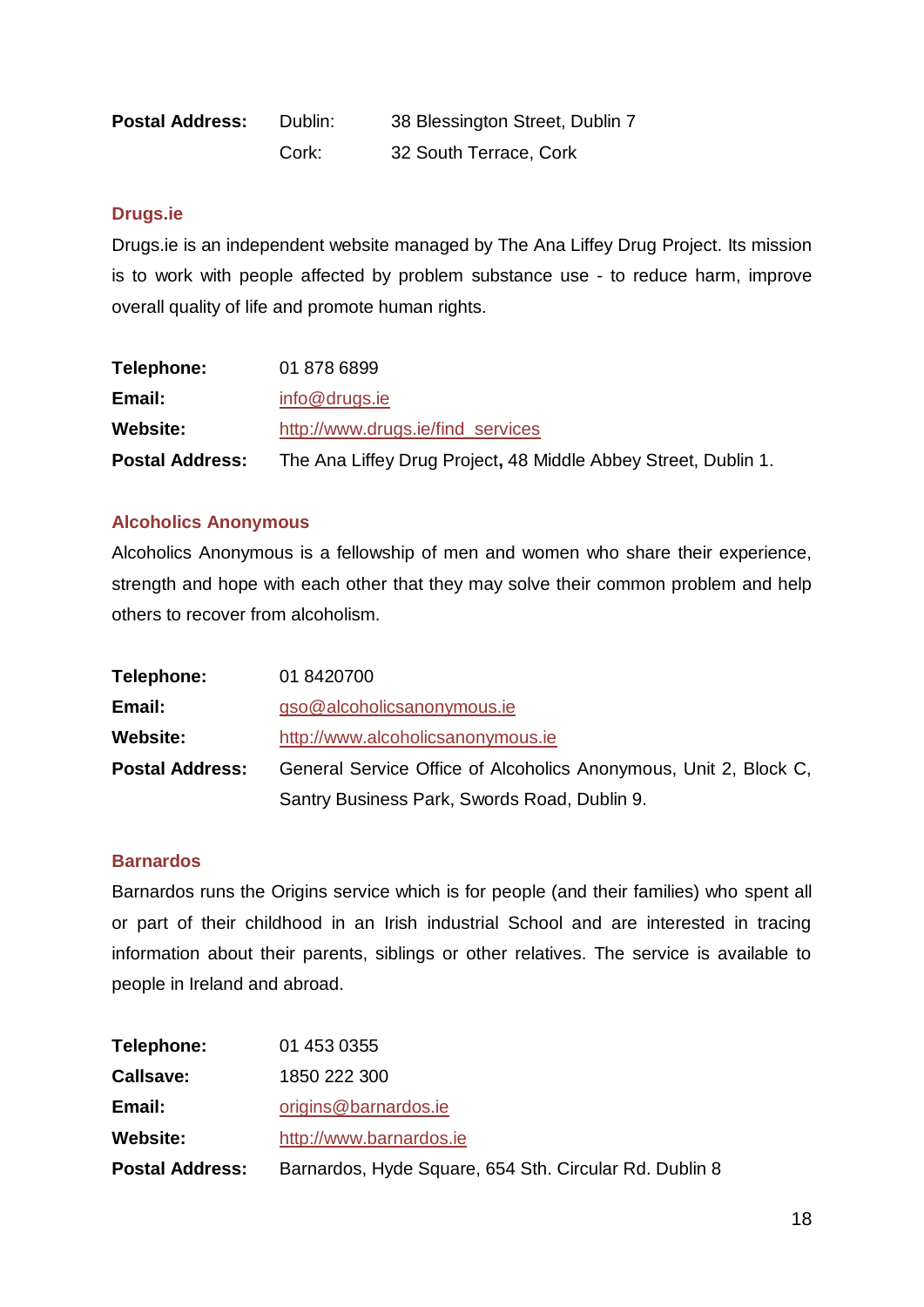## **Money Advice and Budgeting Service (MABS)**

The Money Advice and Budgeting Service (MABS) is a free, confidential, independent and non-judgmental service for people in debt, or in danger of getting into debt, in Ireland.

| Telephone:      | 0761 07 2000       |
|-----------------|--------------------|
| Email:          | helpline@mabs.ie   |
| <b>Website:</b> | http://www.mabs.ie |

**Resources and services available to UK residents**

## **Connect**

Connect is an additional service to the HSE's National Counselling Service and provides free telephone counselling and support for any adult who has experienced abuse, trauma or neglect in childhood.

| UK and Northern Ireland: | 00800 477 477 77              |
|--------------------------|-------------------------------|
| Website:                 | http://connectcounselling.ie/ |

#### **Samaritans**

Samaritans are available 24 hours a day to provide confidential emotional support for people who are experiencing feelings of distress or despair, including those which may lead to suicide.

| Telephone: | 08457 90 90 90            |
|------------|---------------------------|
| Text:      | 07725 909090              |
| Email:     | jo@samaritans.org         |
| Website:   | http://www.samaritans.org |